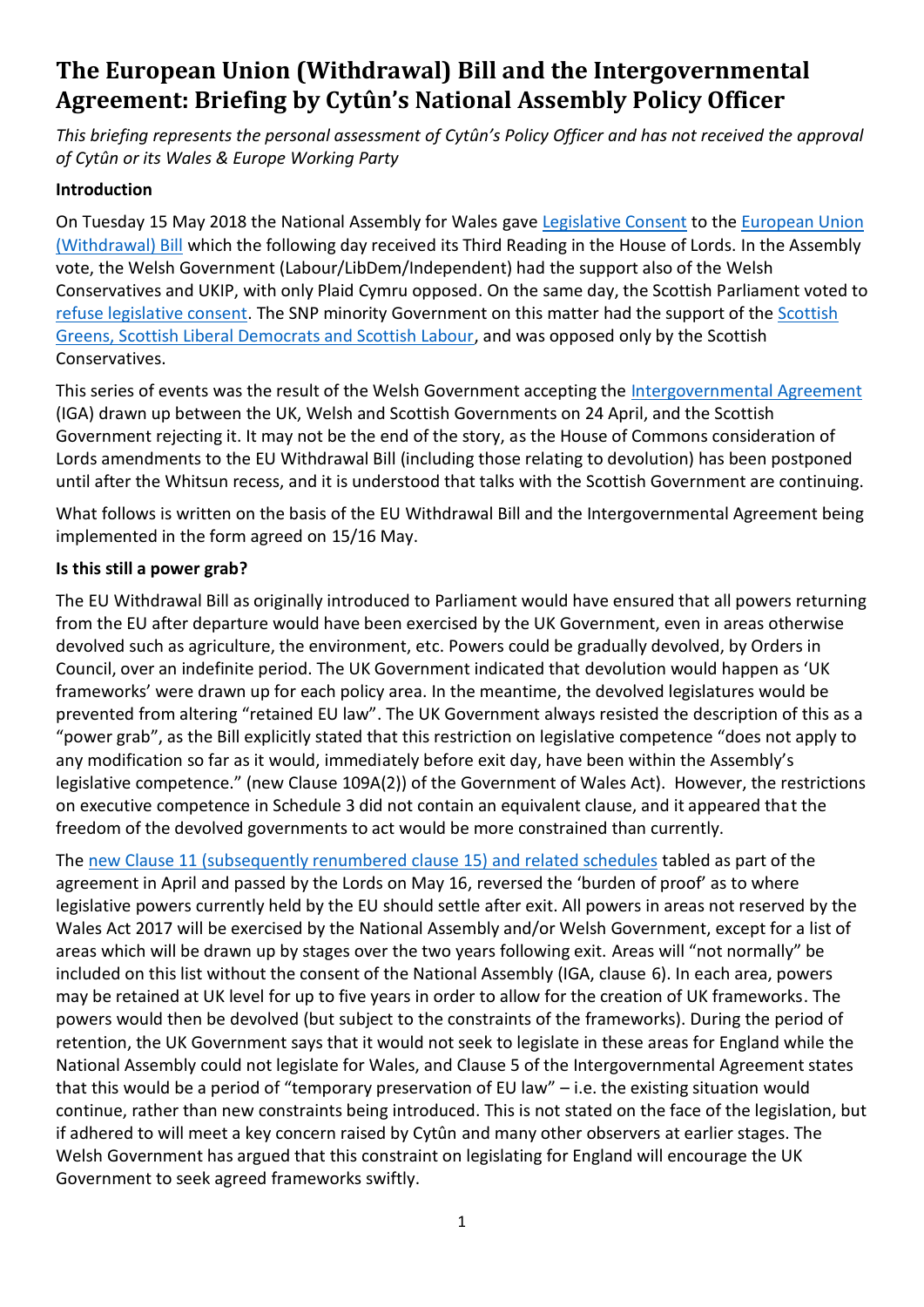A second aspect of the EU Withdrawal Bill as introduced which has attracted the term "power grab" relates to the conferral of powers on UK ministers to modify retained EU law in devolved areas, including modifying legislation passed by the devolved parliaments. The Welsh Government had argued that this power should be removed. The revised Clause 15 retains the power for the UK Government to act in this way, but the Memorandum attached to the Intergovernmental Agreement states that "it will not normally do so without the agreement of the devolved administrations. In any event, the powers will not be used to enact new policy in devolved areas; the primary purpose of using such powers will be administrative efficiency" (para 8).

During its passage, the EU Withdrawal Bill has been amended in various other ways to try to meet devolved concerns – for example, the scope for UK ministers amending the Government of Wales Act by secondary legislation has been reduced (although not completely removed). The Agreement and Memorandum set out various other areas in which the devolved administrations will be consulted before UK Government ministers use their powers under the EU Withdrawal Bill.

## **How will the Bill and Agreement work?**

Para 7 of the Memorandum sets out a reasonably clear process under which "Clause 11 [now Clause 15] Regulations" (that is, adding subject matters to the list of areas where EU law will be temporarily preserved across the UK) will be proposed and approved. This process involves seeking the consent of the National Assembly and Scottish Parliament for inclusion on the list. However, if consent is withheld, the UK Government may still lay the regulation before the UK Parliament, but will have to lay also a statement of its reasons for proceeding and a statement from the devolved administration setting out why the legislature concerned has refused consent.

The Welsh and UK Governments have made much of this extension of the requirement for seeking consent to secondary legislation (the 'Sewel Convention' included at [Section 2 of the Wales Act 2017](http://www.legislation.gov.uk/ukpga/2017/4/section/2/enacted) currently applies only to primary legislation). It does, however, have some weaknesses:

- The requirement to *seek* consent is not a requirement to *obtain* consent. Section 157ZA of the Withdrawal Bill makes it clear that the UK Parliament can proceed to legislate without consent, and the [Supreme Court judgement in the](https://www.supremecourt.uk/cases/docs/uksc-2016-0196-judgment.pdf) *Miller* case<sup>1</sup> made it clear that this could not be challenged in the courts.
- The requirement to lay a statement by the Welsh Government explaining the reasons for refusing consent is not a requirement to lay a statement by the Assembly itself, and there is no guarantee that the government would accurately reflect – or could even know in full – the reasons for failure to consent. This would be particularly true when there is a minority government which might not be fully in control of votes in the Assembly.
- Regulations of this kind are voted on in the UK Parliament in a whipped vote. They are not amendable. When there is a majority government at Westminster it is most unlikely that a regulation laid by the government would be defeated. There are large numbers of regulations laid, and MPs do not have the time to read the statements laid with them. The right of the devolved administration to write such a statement is not, therefore, likely to be particularly significant unless there is major public controversy which affects MPs in England as well as those in the devolved nations. (It is true that the current parliamentary situation could offer the theoretical possibility of the Government being defeated should the DUP agree with the opposition of the devolved administrations and other opposition parties in Westminster to a particular regulation).

Although debate in the National Assembly has focussed heavily on this procedure, in practice the areas where EU law are likely to be temporarily preserved have already been agreed by the governments and are listed in Annex A to the Agreement. They include the matters currently covered by EU law with regard to agriculture and animal health and welfare; chemicals regulation including pesticides; reciprocal healthcare;

**The Lines of Strate Strate** 1<br><sup>1</sup> Paras 136-151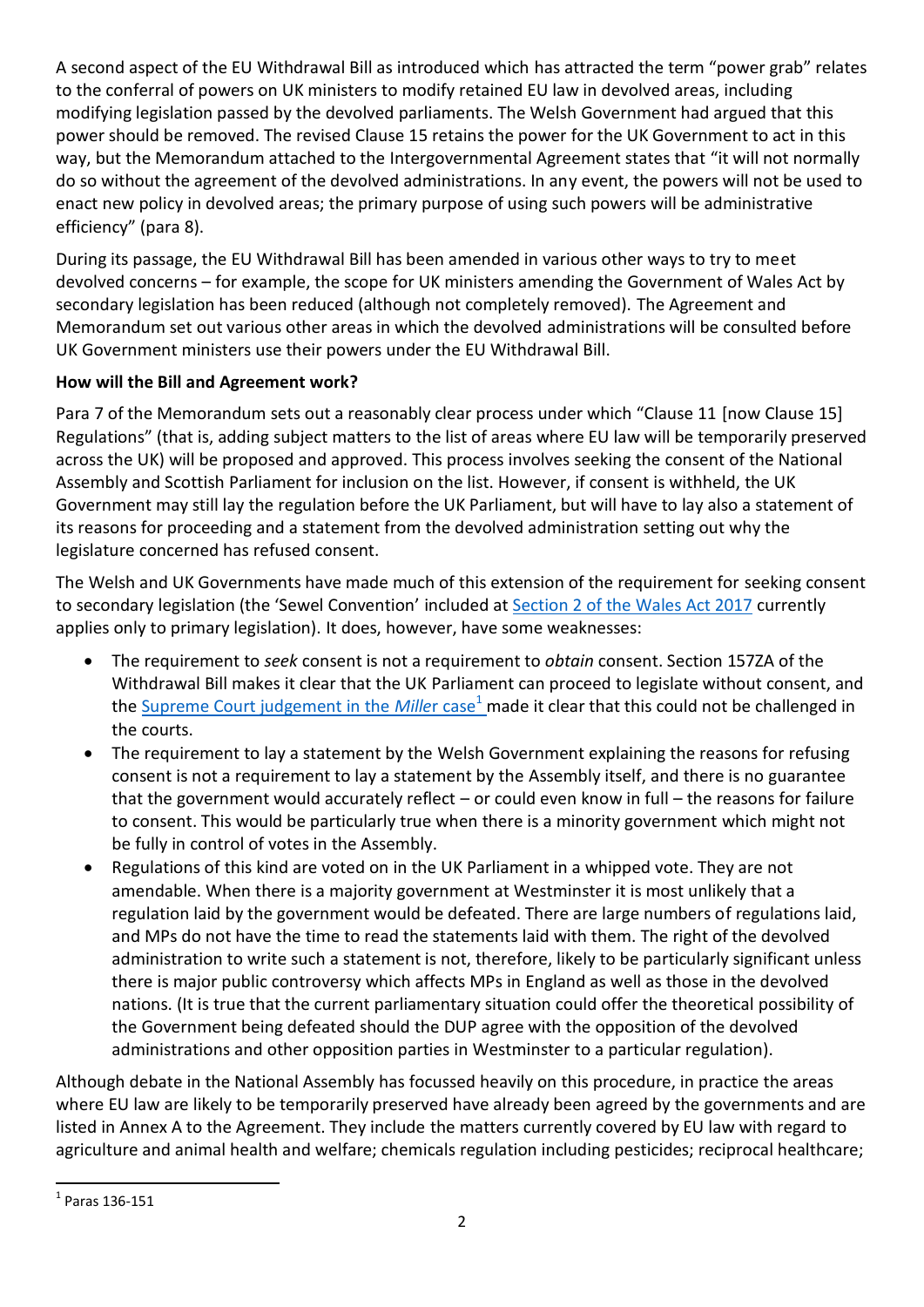environmental quality; fisheries management; food safety; mutual recognition of professional qualifications; plant health; public procurement and the services directive. There is continuing dispute as to whether food geographical indicators and state aid rules are currently devolved or not.

The mechanism for creating the frameworks themselves is largely unclear, although it appears that the Joint Ministerial Committee mechanism will be used. The Agreement states that the Sewel Convention will "continue to apply" to primary legislation (IGA para 8) – although it does not confirm that secondary legislation will also be included. In the House of Lords debate on proposed amendments to Clause 11 of the European Union (Withdrawal) Bill (later withdrawn), Lord Keen stated<sup>2</sup> that most frameworks would be introduced through primary legislation, requiring Assembly consent.

The most serious complications are likely to arise when working out the interaction of the current devolved competence in these areas (which will be preserved) with the "temporarily preserved" EU law and the simultaneous evolution of devolved and UK policy. The most obvious example relates to agricultural support payments. Administration of these payments is currently devolved, and the Welsh Government has some flexibility as to how to apply the current EU rules. The UK Government currently has equivalent flexibility with regard to England only. The UK Government has just finished [consulting on its proposals](https://www.gov.uk/government/consultations/the-future-for-food-farming-and-the-environment) for future arrangements; the Welsh Government has [announced](https://gov.wales/newsroom/environmentandcountryside/2018/180508-lesley-griffiths-sets-out-timetable-for-basic-payment-scheme-post-brexit/?skip=1&lang=en) that it will retain the current system for 2018 and 2019, and will shortly consult on a rather different set of proposals for arrangements after 2020. The content of any future 'UK framework' is not, of course, yet known. Neither the UK Government consultation nor the Welsh Government announcement addressed how the Intergovernmental Agreement would impact these consultations. Similar issues arise with regard to the current UK Government consultation regarding an [Environmental Principles and Governance Bill](https://consult.defra.gov.uk/eu/environmental-principles-and-governance/?utm_source=Repeal+Bill+Alliance+E%3A+Bulletin&utm_campaign=c1b3947700-EMAIL_CAMPAIGN_2018_05_18&utm_medium=email&utm_term=0_d6f14e7520-c1b3947700-2299201) which will, it appears include both UK frameworks and measures specifically for England. It is this uncertainty for the recipients of governmental policy, such as farmers, which is of greatest concern.

The Agreement also leaves open the possibility that UK frameworks could change devolved competence, either by agreeing a tighter framework than the current EU arrangements (thus constraining devolved competence), or by agreeing a looser framework (thus expanding devolved competence). It is at this point that renewed accusations of "power grabs" in particular policy areas could be made.

## **Wales and Scotland**

Until April 24, the Welsh and Scottish Governments had been working closely together in the negotiations with the UK Government. It is understood that negotiations are continuing, and that any further changes to the Agreement or to the EU Withdrawal Bill will apply to Wales as well as to Scotland. However, the speech by the UK Cabinet Secretary, David Lidington, on May 11, entitled Protecting the vital UK common [market,](https://www.gov.uk/government/news/protecting-the-vital-uk-common-market-david-lidington-speech) implied strongly that the agreement available to the Scottish Government is the current agreement rather than an enhanced one.

In a [speech in Glasgow](https://www.scotsman.com/news/politics/jeremy-corbyn-brexit-bill-is-a-power-grab-on-the-scottish-parliament-1-4738226) on the same day, Jeremy Corbyn indicated that he opposed the agreement with regard to Scotland, and Scottish Labour voted against it in the Scottish Parliament (but Labour supported it in the House of Lords). However, Welsh Labour spokespeople within the Welsh Government have [continued to maintain](https://gov.wales/newsroom/finance1/2018/180515-finance-secretary-sets-out-wales-brexit-priorities/?skip=1&lang=en) that the agreement was the best deal available.

## **The Welsh Continuity Bill**

.

The [Law Derived from the European Union \(Wales\) Bill](http://senedd.assembly.wales/mgIssueHistoryHome.aspx?IId=21280) was passed by the National Assembly on 21 March, but on 16 April was referred to the UK Supreme Court by the Attorney General for England and Wales, acting on behalf of the UK Government. This Bill would have allowed the functions in devolved areas covered by the EU Withdrawal Bill to be carried out by devolved ministers and the National Assembly. The Intergovernmental Agreement states that this Bill will be repealed. Oddly, this requires that the challenge

<sup>2</sup> [https://hansard.parliament.uk/Lords/2018-03-21/debates/BF5D8A3E-05C4-4EB4-ACC2-](https://hansard.parliament.uk/Lords/2018-03-21/debates/BF5D8A3E-05C4-4EB4-ACC2-0029BB0C8A21/EuropeanUnion(Withdrawal)Bill)

[<sup>0029</sup>BB0C8A21/EuropeanUnion\(Withdrawal\)Bill](https://hansard.parliament.uk/Lords/2018-03-21/debates/BF5D8A3E-05C4-4EB4-ACC2-0029BB0C8A21/EuropeanUnion(Withdrawal)Bill) col. 337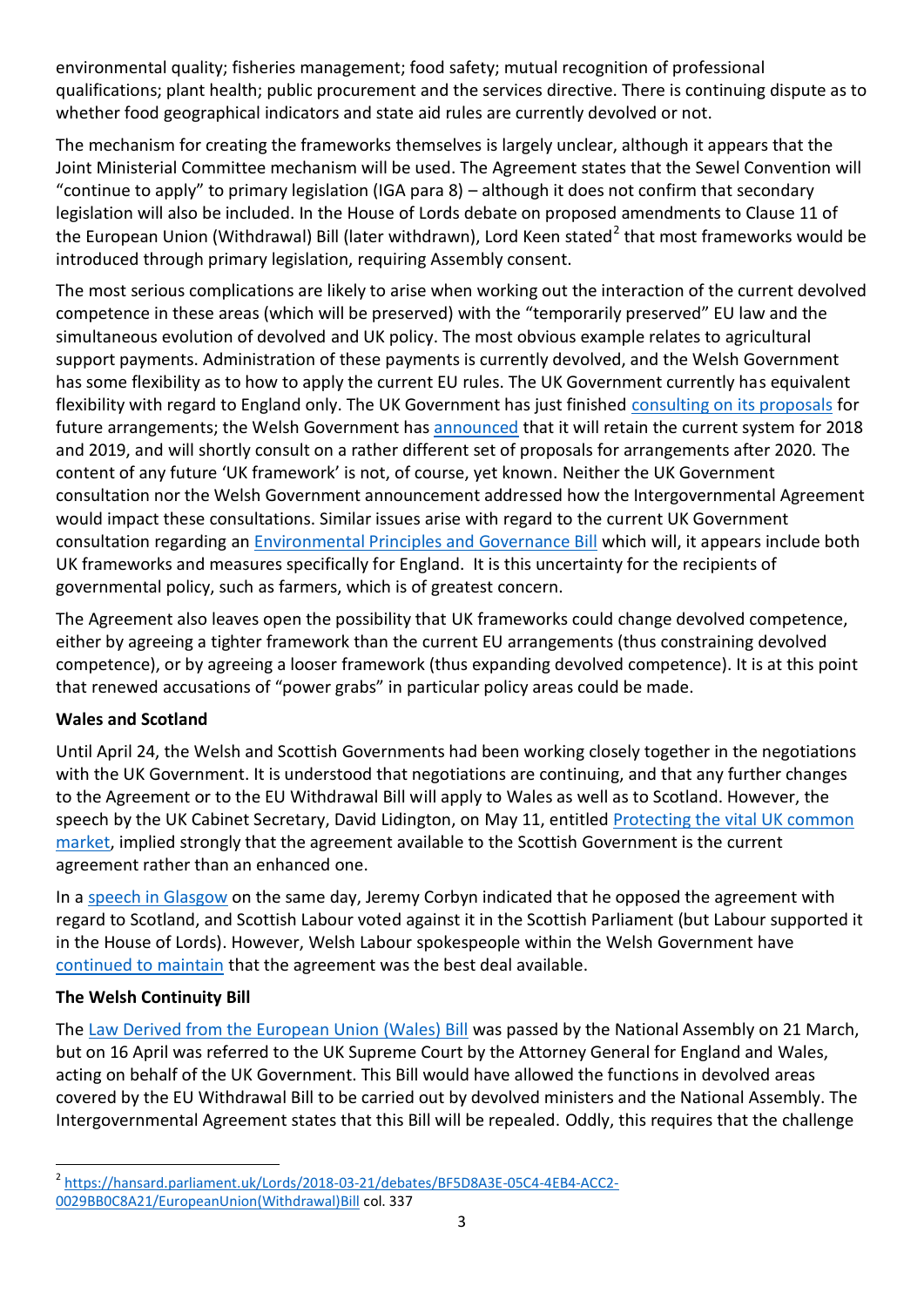in the Supreme Court be withdrawn and that Royal Assent be given, as the repeal powers are contained within the Bill itself!

It appears that the Welsh Bill will be repealed in its entirety. The Welsh Government has given no indication that it would seek to re-enact any of the clauses not covered by the Intergovernmental Agreement, such as the provision (in Clause 11 of the Welsh Bill) enabling Welsh Ministers to shadow changes in EU legislation in devolved areas even after Brexit.

The Scottish equivalent bill, the [UK Withdrawal from the European Union \(Legal Continuity\) \(Scotland\) Bill,](http://www.parliament.scot/parliamentarybusiness/Bills/107725.aspx) contains a similar clause, and additional clauses added during Parliamentary debate, such as incorporating EU environmental protections and the EU Charter of Fundamental Rights into Scottish law. The Scottish Government has indicated that, even if the Bill is repealed or struck down by the Supreme Court in its current form, it may yet seek to implement these provisions in Scotland.

## **Other Brexit legislation**

The issues around devolved competence which arise with regard to the EU Withdrawal Bill arise with regard to other Brexit related legislation. In particular, the [Trade Bill](https://services.parliament.uk/bills/2017-19/trade.html) and the [Taxation \(Cross-Border Trade\)](https://services.parliament.uk/bills/2017-19/taxationcrossbordertrade/documents.html)  [Bill](https://services.parliament.uk/bills/2017-19/taxationcrossbordertrade/documents.html) currently before the UK Parliament, contain clauses relating to devolution similar to the original Clause 11 in the EU Withdrawal Bill. These bills are currently paused for reasons which the UK Government has not publicly explained.

Cytûn has been concerned throughout this process that legislation enabling future international trade agreements would need to include clauses allowing the amendment of devolved legislation without devolved consent in order for the UK Government to negotiate on devolved areas such as environmental protection or agricultural support mechanisms when coming to trade agreements with other nations who would wish to see changes to arrangements within the UK as part of such a deal. Such powers need be legislated by Westminster only once in order to come into force.

In presenting the Intergovernmental Agreement to the Assembly on April 25, Mark Drakeford AM said (in answer to a question) "everything we have agreed about consent and so on, will cascade forward into the Bills that the UK Government will now bring forward, such as the Trade Bill."<sup>3</sup> However, neither the Intergovernmental Agreement nor any statements by UK Government ministers confirm this claim. Until it is confirmed officially, it is unclear whether this assurance can be relied upon.

## **What happens next?**

The Lords' amendments to the EU Withdrawal Bill will be considered by the House of Commons on a date to be announced following the Whitsun Recess. This will be followed by 'ping pong' between the two houses until an agreed version of the Bill is passed and can obtain Royal Assent.

The current approach of the Scottish Government and Parliament means that this could be followed by a Supreme Court hearing around the provisions of the Scottish Continuity Bill, and their compatibility with the EU Withdrawal Bill as passed, as well as with other legislation. This case would involve the Scottish and UK Governments, but would inevitably have effects on Wales.

Only once this was resolved, could the UK and Welsh Governments proceed with confidence to lay regulations before the UK Parliament and the National Assembly seeking to incorporate current EU law into UK and Welsh law, making the necessary 'corrections' to allow it to operate smoothly. This will lead to a major workload for both parliaments as a committee in each place 'sifts' the regulations to see which need further scrutiny, scrutinises those which require it, and then pass them into law.

The volume of legislation required will be unprecedented, so most parliamentarians – whatever their views on Brexit – will be glad that the 'standstill' implementation/transition period which is likely to continue

a<br>3 <http://record.assembly.wales/Plenary/4978#A43203> para 336